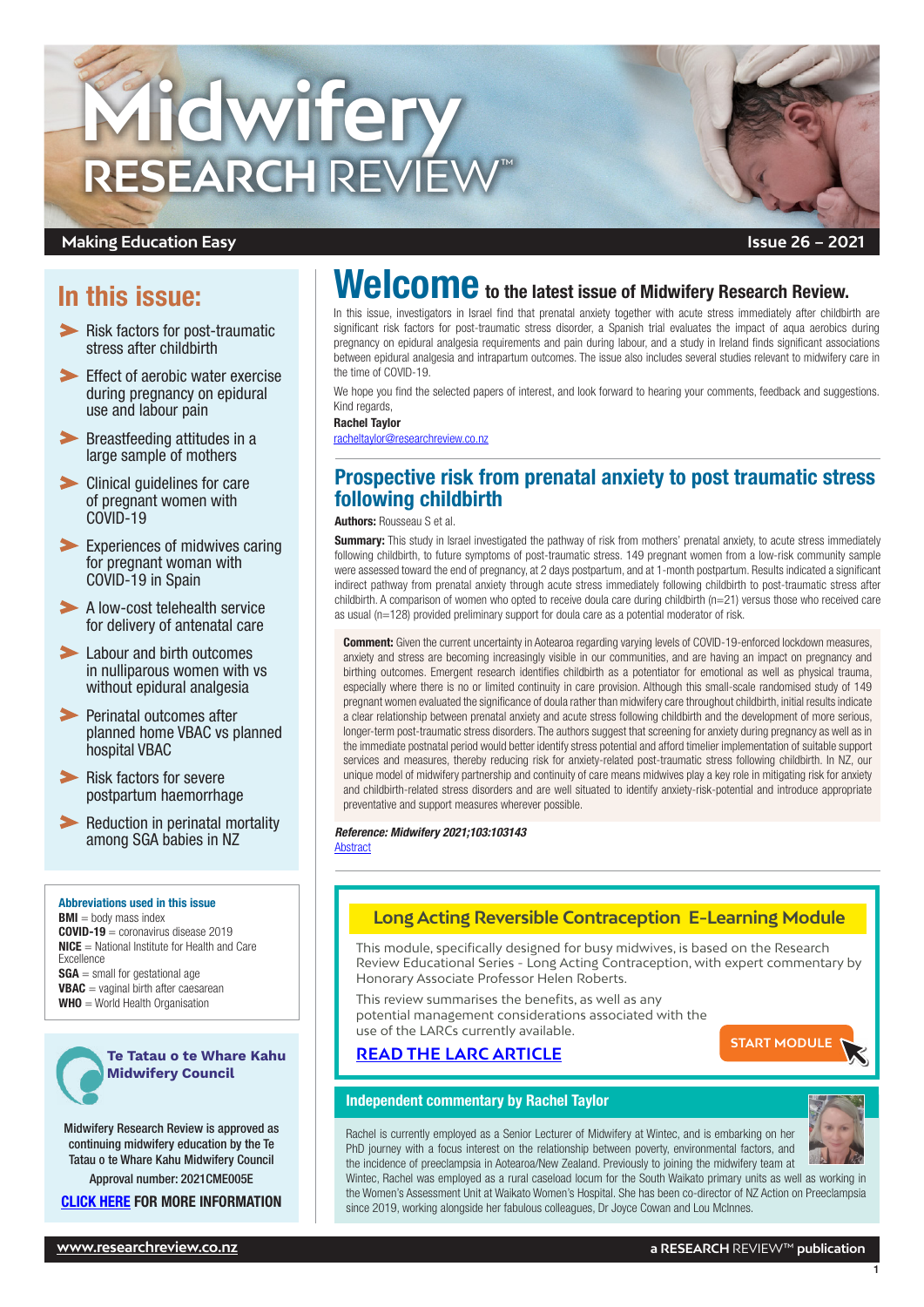<span id="page-1-0"></span>

# Effect of aerobic water exercise during pregnancy on epidural use and pain

Authors: Carrascosa MDC et al., for the Aquanatal trial

**Summary:** This Spanish trial analysed the safety and effectiveness of moderate aerobic water exercise by pregnant women on the subsequent use of epidural analgesia during labour, and pain perception. 320 pregnant women (14–20 weeks' gestation) who had a low risk of complications were randomised to practice moderate aquatic aerobic exercise with usual antenatal care, or to receive usual prenatal care alone. The exercise programme did not affect epidural analgesic use or type of delivery (vaginal versus caesarean section), but was associated with less pain during labour. There were no significant between-group differences in maternal or newborn adverse events.

**Comment:** This multicentre, parallel, randomised controlled trial recruited 320 pregnant women from primary care units within a health district in Mallorca, Spain. Women were randomly assigned into 2 groups, 1 group receiving routine antenatal care and the other recruited to undertake moderate antenatal aquatic aerobics classes alongside routine antenatal care provision. The primary aim was to evaluate whether this intervention would have a positive impact on use of intrapartum epidural analgesia, particularly prior to 6cm of cervical dilation. The results found that the aqua aerobics intervention had no positive impact on rates of epidural, vaginal birthing outcomes or caesarean section. Furthermore, while there were no significant differences noted in maternal or neonatal outcomes, there was no increased risk of harm or adverse outcomes either. However, the women randomised to the exercise group reported lower pain perception in labour compared with the control group, although this could be difficult to accurately gauge, given rates of epidural are as high as 80% in Spain and approximately 30% of pregnancies end with a caesarean section, planned or otherwise. Home birth care is only available as a privately funded service and independent midwives are few and far between. Waterbirth is virtually unheard of and not an option in the public domain. While this study may initially appear unrelatable within a NZ context, the rising incidence of intrapartum epidural analgesia and the harm potential this confers mean that promotion of wellness and optimal health during pregnancy is of paramount importance, in terms of long-term health benefits and mitigated cost considerations.

*Reference: Midwifery 2021;103:103105* [Abstract](https://www.sciencedirect.com/science/article/pii/S0266613821001856?via%3Dihub)

# Parenting styles and types: Breastfeeding attitudes in a large sample of mothers

#### Authors: Davis AMB et al.

**Summary:** This cross-sectional study evaluated the association between parenting styles, personality traits, and breastfeeding attitudes. 1347 mothers (mean age 31.4 years) were recruited through online mother and baby groups based predominantly in the UK. Analysis of their survey responses found that more permissive and less uninvolved mothers felt positively about breastfeeding, but there were limited associations between personality factors and breastfeeding attitudes. Women with a 'high nurturance' profile (high scoring on authoritative and permissive) were found to be more conscientious and emotionally stable, and felt more positively about breastfeeding.

**Comment:** The long-term health benefits of breastfeeding for both babies and their mothers are well-established and indisputable. Despite this, rates of breastfeeding beyond 6 months in Aotearoa continue to be suboptimal with only a small percentage of babies breastfed to WHO recommendations of 2 years or beyond. This UK cross-sectional online survey of 1347 women aimed to determine the impact of different parenting styles, personality traits and attitudes on breastfeeding outcomes although analysis of income level or economic status was not considered. Researchers aimed to identify which types of mothers might have more negative feelings for breastfeeding to better establish ways of positively addressing them. Cluster analysis of data revealed that parenting styles were significant determinants of improved breastfeeding outcomes, with mothers deemed more highly 'nurturative' having greater success with prolonged breastfeeding rates. This is pertinent in NZ where increasing rates of socioeconomic disparity, rising housing costs and inflation are placing pressure on mothers to return to the workforce sooner than they may prefer, meaning that women are essentially having the choice of 'high nurturance' taken away from them. Consideration for the importance of long-term and sustainable breastfeeding and its impact on the health dollar should mean that government initiatives to support mothers to achieve this ought to be far more of a priority.

#### *Reference: Midwifery 2021;103:103142* [Abstract](https://www.sciencedirect.com/science/article/abs/pii/S0266613821002229)

Independent Content: The selection of articles and writing of summaries and commentary in this publication is completely independent of the advertisers/sponsors and their products. Privacy Policy: Research Review will record your email details on a secure database and will not release them to anyone without your prior approval. Research Review and you have the right to inspect, update or delete your details at any time. Disclaimer: This publication is not intended as a replacement for regular medical education but to assist in the process. The reviews are a summarised interpretation of the published study and reflect the opinion of the writer rather than those of the research group or scientific journal. It is suggested readers review the full trial data before forming a final conclusion on its merits. Research Review publications are intended for New Zealand health professionals.

# **G A V I S C O N D O U B L E S T R E N G T H IS SUITABLE FOR USE WHILST PREGNANT OR BREASTFEEDING**

Reflux is estimated to occur in 30–50% of pregnancies, with the incidence up to 80% in some groups,<sup>1-3</sup> and the most commonly reported reflux symptoms in pregnancy are heartburn, regurgitation, and acid taste in mouth2

Gaviscon has a non-systemic mechanism of action<sup>4</sup>

Gaviscon Double Strength is suitable for use whilst pregnant or breastfeeding



References: 1. Richter, J.E. Gastroesophageal reflux disease during pregnancy. Gastroenterology Clinics. 2003;32:1.2. Fill Malfertheiner. et al. A prospective longitudinal cohort study: evolution of GERD symptoms during th pregnancy*. BMC Gastroenterology.* 2012;12:131. 3. Ali R. Egan LJ. Gastroesophageal reflux disease in pregnancy*. Best Practice & Research Clinical Gastroenterology.* 2007;21(5):793-806. 4. Mandel, K. G. et *al*. Review ar **Contains**: Each 10 mL dose contains: 1000mg sodium alginate, 200mg potassium bicarbonate and 200mg calcium carbonate. **Dosage:** Adults and children over 12 years: 5-10mL. Take as required after meals and before going to b relief of the pain and discomfort of heartburn (gastric reflux) and indigestion. **Contains:** 500mg sodium alginate, 267mg sodium bicarbonate, 160mg calcium carbonate 160mg. **Dosage:** Adults and children over 12 years: Take 1-2 tablets as required after meals and before going to bed, up to 4 times a day or as directed. **Prec:** If symptoms persist, see your doctor. Max daily dose contains 984mg sodium (take into account if on low sodium diet). Phenylketon

2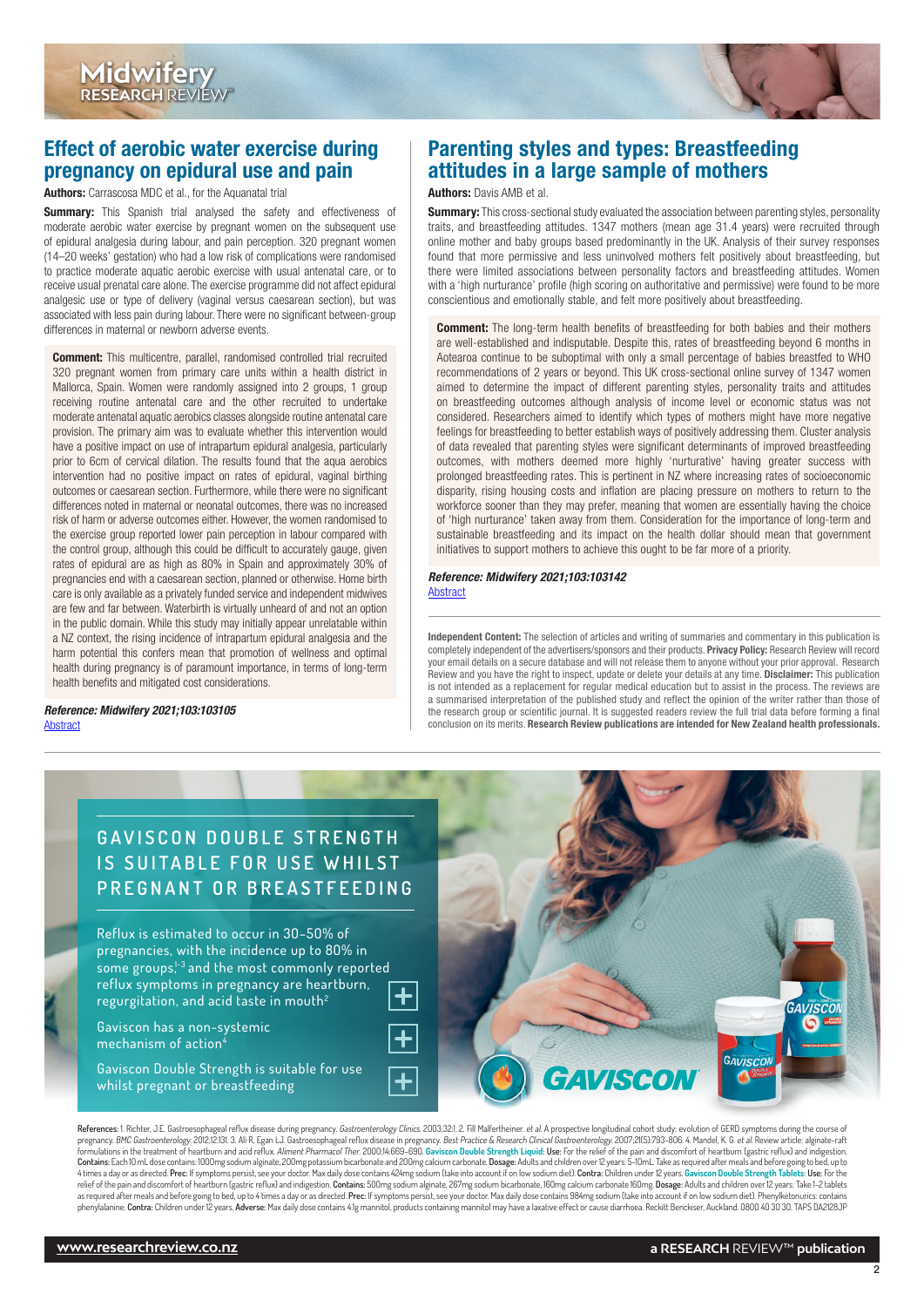

# <span id="page-2-0"></span>Clinical guidelines for caring for women with COVID-19 during pregnancy, childbirth and the immediate postpartum period

#### Authors: Pavlidis P et al.

**Summary:** This Australian study evaluated disparities between various quidelines for antenatal, intrapartum and postpartum care of women with COVID-19. 81 guidelines were identified from 48 different national and international organisations. There was generally high consensus across guidelines for specific interventions, although guidance varied on the use of nitrous oxide during labour, administration of antenatal corticosteroids, neonatal isolation after birth, labour and birth companions, and the use of disease-modifying agents for treating COVID-19.

**Comment:** In March 2020, the WHO declared coronavirus an international pandemic. Since then, there has been an exponential increase in the development of maternal and perinatal health guidelines related to COVID-19. The aim of this research (undertaken between March and May 2020 in Australia) was to develop a database of both Australian and international recommendations (5 of which were from NZ) pertaining to antenatal, intrapartum and postpartum care of women during the first few months of the pandemic, to identify any inconsistencies in clinical guidance and better inform future practice. The authors found there were many varied and often conflicting recommendations in the study's included guidelines, ranging from advice regarding face-to-face antenatal visits, use of exogenous nitrous oxide in labour, and the timing and administration of antenatal corticosteroids. Given the current outbreak and initial government management strategies of the Delta variant of COVID-19 in Aotearoa, it is paramount that midwives draw on robust and up-to-date evidence to guide best practice and care provision throughout pregnancy, labour and the postnatal period. Midwifery practice should be advised by appropriate, professional consensus statements and emergent clinical guidelines that best reflect the unique needs of our birthing women and diverse communities.

*Reference: Women Birth 2021;34(5):455-64* [Abstract](https://www.sciencedirect.com/science/article/abs/pii/S1871519220303723?via%3Dihub)

# Experiences and attitudes of midwives during the birth of a pregnant woman with COVID-19 infection

Authors: González-Timoneda A et al.

**Summary:** This qualitative study evaluated the experiences and attitudes of midwives responsible for providing pregnancy and childbirth care to women with COVID-19. 14 midwives at 2 Spanish tertiary hospitals were interviewed. The midwives described the challenges of working in a pandemic, and identified several factors associated with a safe, supportive work place: support from staff and managers, access to adequate personal protective equipment (PPE), and reliable guidelines. The midwives also expressed concerns about the fear, anxiety, and loneliness experienced by pregnant women with COVID-19.

**Comment:** This qualitative phenomenological study was carried out in 2 Spanish tertiary hospitals with the purpose of establishing themes of importance for midwives working with women diagnosed with COVID-19. Of note was the value that midwives placed upon working within a supportive and self-empowering place of work, with caring management, access to suitable PPE, and clear guidelines to support their role and afford a high level of care provision and satisfaction for themselves and women alike. In Aotearoa, our commitment to a midwifery-led and woman-focused system of maternity care means that the importance of good communication, emotional support and measures to reduce stress and anxiety are key factors that enable midwives to concentrate on their work and ensure they can continue to provide holistic and whānaucentred care. We are currently facing a serious midwifery work-force crisis that has been further impacted by COVID-19 and the Delta variant, and measures to attract and retain midwives in NZ need to be considered and implemented without haste.

#### *Reference: Women Birth 2021;34(5):465-72* [Abstract](https://www.sciencedirect.com/science/article/abs/pii/S1871519220303796?via%3Dihub)

New Zealand Research Review subscribers can claim CPD/CME points for time spent reading our reviews from a wide range of local medical and nursing colleges. Find out more on our **[CPD page.](http://www.researchreview.co.nz/cpd?site=nz)** 



Time spent reading this publication has been approved for CNE by The College of Nurses Aotearoa (NZ) for RNs and NPs. For more information on how to claim CNE hours please **[CLICK HERE](http://www.nurse.org.nz/continuing-nursing-education-cne-template.html)** 

# Widespread implementation of a low-cost telehealth service in the delivery of antenatal care during the COVID-19 pandemic

#### Authors: Palmer KR et al.

**Summary:** This Australian study evaluated the effectiveness and safety of a telehealth service in the delivery of antenatal care during the COVID-19 pandemic. 20,031 women who gave birth at Monash Health in Victoria, Australia, between January 1 and March 22, 2018 (conventional care period) were compared with 2292 women who gave birth between April 20 and July 26, 2020 (telehealth integrated care period). Of 20,154 antenatal consultations provided in the integrated care period, 53% were delivered via telehealth. Compared with the conventional care period, no significant differences were identified in the telehealth integrated care period with regard to the number of babies with fetal growth restriction, stillbirths, or pregnancies complicated by pre-eclampsia or gestational diabetes.

**Comment:** Given the current situation with widespread regional COVID-19 lockdowns and travel restrictions in Aotearoa, many women and midwives are having to re-evaluate ways of ensuring continuity of antenatal care, minimise risk of infection and exposure for a vulnerable pregnancy cohort, and avoid adverse pregnancy outcomes such as increased rates of undiagnosed gestational diabetes and preeclampsia, fetal growth restriction and stillbirth. This Victoria-based study found that telehealth-integrated antenatal care options enabled the reduction of in-person consultations by approximately 50% without compromising pregnancy outcomes. Additionally, there was a significant reduction in rates of preterm birth for women experiencing high-risk pregnancies. This is an important consideration for the changing face of midwifery care provision in NZ, given ongoing workforce shortages and challenges during a health pandemic, particularly for our more isolated, rural communities. Further assessment is warranted within a NZ context to evaluate the merits and potential barriers to this healthcare model in both pandemic and post-pandemic situations.

*Reference: Lancet 2021;398(10294):41-52* **[Abstract](https://www.thelancet.com/journals/lancet/article/PIIS0140-6736(21)00668-1/fulltext)** 

## Comparison of labour and birth outcomes between nulliparous women who used epidural analgesia in labour and those who did not

#### Authors: Newnham EC et al.

**Summary:** This prospective cohort study in Ireland compared labour and birth outcomes between nulliparous women who used or did not use intrapartum epidural analgesia. 1221 nulliparous women who gave birth vaginally or by emergency caesarean section at 2 maternity hospitals in Ireland were included. Women using epidural analgesia were more likely to require a vacuum-assisted birth (ratio of relative risk [RRR] 3.35, p<0.01) or forceps-assisted birth (RRR 11.69,  $p < 0.01$ ). Epidural analgesia was also associated with a significantly greater risk of ≥10h first stage labour and ≥2h second stage labour, an increased likelihood of receiving intravenous (IV) syntocinon or antibiotics, and a greater probability of fever. Women who received epidural analgesia were less likely to be breastfeeding at 3 months postpartum (odds ratio 0.53, p<0.01). No between-group differences in neonatal outcomes were observed.

**Comment:** This prospective cohort study undertaken in 2 maternity hospitals in Ireland evaluated birthing outcomes in a cohort of 1221 nulliparous women who birthed either vaginally or via emergency caesarean section. Those women who had intrapartum use of epidural analgesia were more likely to experience instrumental delivery via forceps or ventouse extraction, had significantly greater risk for prolonged first and second stages of labour, increased use of and/or indication for IV uterotonics and antibiotic exposure, and higher rates of fever and/or other signs of infection. While there were no observed differences in either adverse or improved neonatal outcomes between the groups, women exposed to intrapartum epidural analgesia were half as likely to breastfeed beyond 3 months post-birth, which has significant long-term health sequelae. Given epidural rates amongst first-time birthing mothers in Aotearoa are increasing, particularly in our larger urban centres, the significance of this study cannot be ignored. Focus on alternative methods of pain relief such as hydrotherapy, mindfulness and relaxation techniques need to be explored and promoted in favour of pharmaceutical options. Furthermore, continued investment into positive health and wellbeing initiatives that address inequity and confer the power of birth back to women should remain a priority.

*Reference: Women Birth 2021;34(5):e435-41* **[Abstract](https://www.sciencedirect.com/science/article/abs/pii/S1871519220303188?via%3Dihub)** 

3